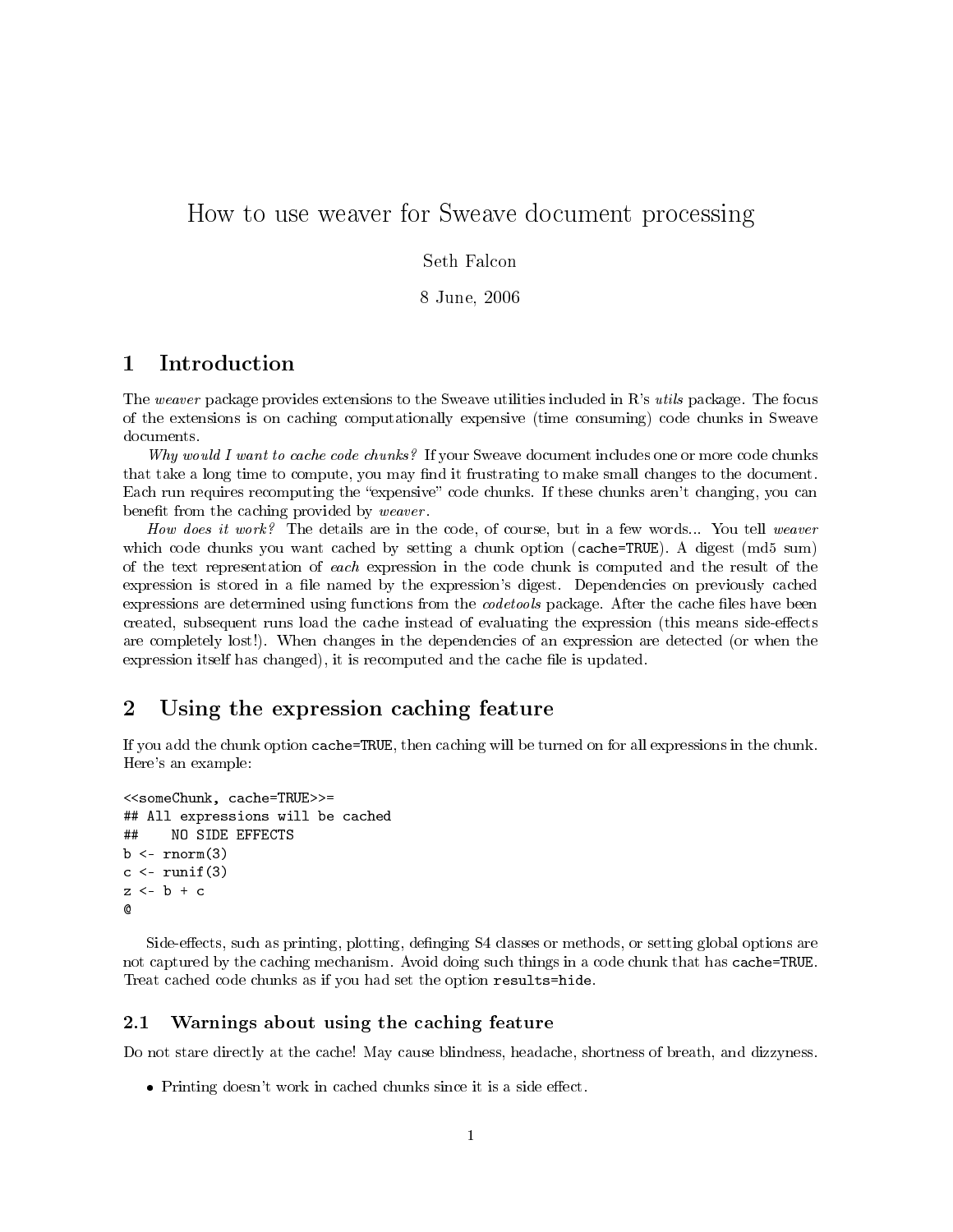- The dependency detection is imperfect and will fail you. When you've made important changes, you should remove all cache files and rebuild the document. By default, the cache database is stored in a directory named  $r_{env}$  cache in the current working directory. Removing this directory is the best way to be certain that the following run will not use any cached data. A log file is produced in the current working directory named weaver\_debug\_log.txt. Reviewing it can be useful in determining what the *weaver* system thinks the dependencies of a given expression are.
- Caching is performed separately on each expression in a chunk which has the option cache=TRUE set. Be especially careful with repeated calls to random number based functions like rnorm. Repeated calls within cached chunks will pull from the cache rather than computing a new stream of random numbers.
- The cache is not document specific. If you have two documents in the same working directory that contain equivalent expressions within a chunk that has caching turned on, you will get the cached value. I think this is a feature and will be useful for testing purposes, but could be surprising.

## 3 Processing a document from inside R

To process a document using weaver , load the weaver package and then use weaver() as the driver argument to Sweave. Here is an example:

```
> library("weaver")
> testDocPath <- system.file("extdata/doc1.Rnw", package="weaver")
> curDir \leq getwd()
> setwd(tempdir())
> z <- capture.output(Sweave(testDocPath, driver=weaver()),
                       file = tempfile())
> setwd(curDir)
```
Note that the calls to setwd are only needed here because we are processing an Sweave document inside an Sweave document. Also, capture.output was used to keep this document short and to encourage you to run the examples yourself<sup>[1](#page-1-0)</sup>

Now we run another sample document.

```
> testDocPath <- system.file("extdata/doc2.Rnw", package="weaver")
> curDir <- getwd()
> setwd(tempdir())
> z <- capture.output(Sweave(testDocPath, driver=weaver()),
                      file = tempfile()> setwd(curDir)
```
Finally, we run our first example document again. This time, you can see that data from the cache is being used.

```
> testDocPath <- system.file("extdata/doc1.Rnw", package="weaver")
> curDir <- getwd()
> setwd(tempdir())
> z <- capture.output(Sweave(testDocPath, driver=weaver()),
                      file = tempfile()> setwd(curDir)
```
<span id="page-1-0"></span><sup>&</sup>lt;sup>1</sup>In addition, some of the output is sent to stderr and this is not captured when running Sweave inside Sweave.